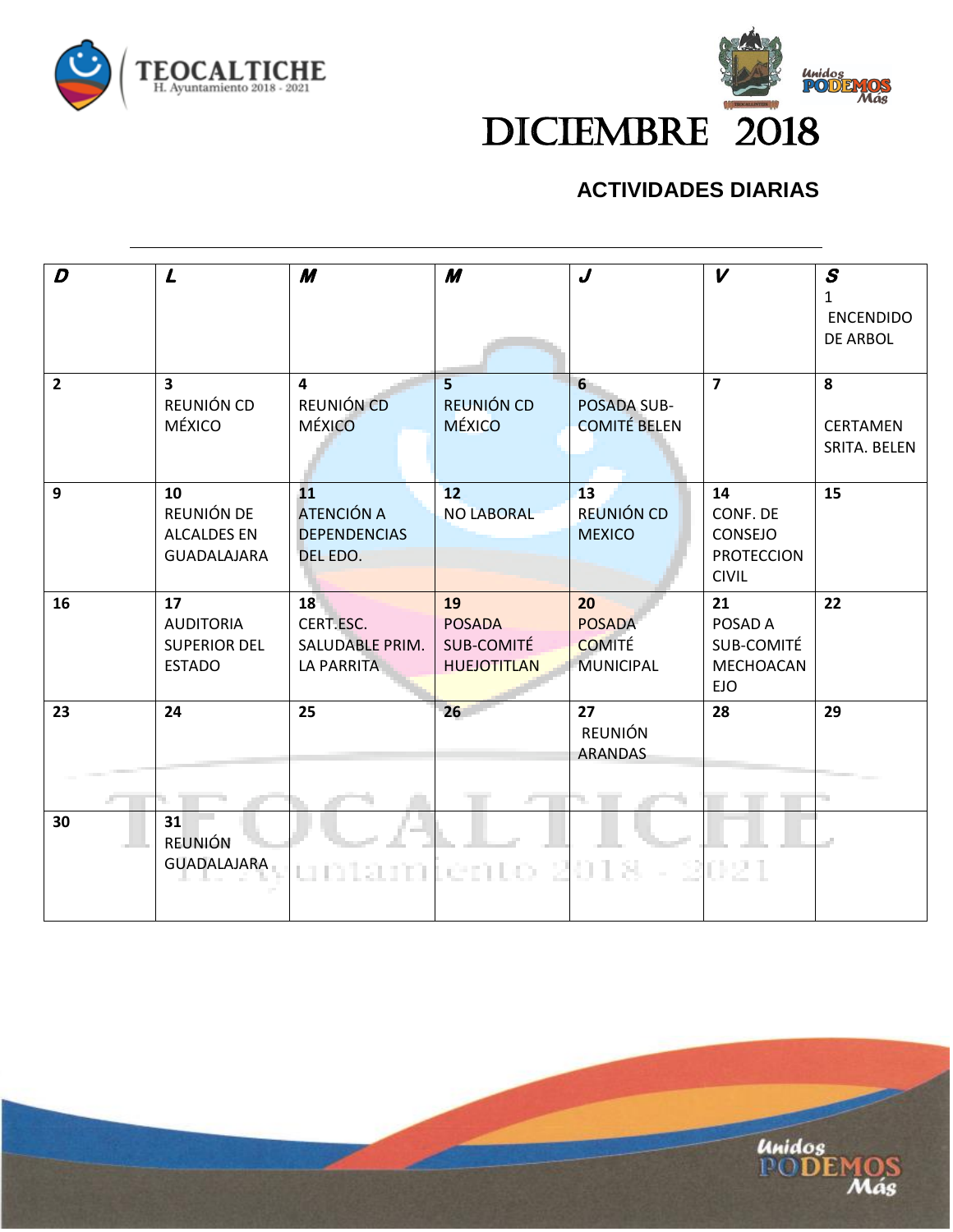



**Unidos**<br>PO**DEMO** 

# NOVIEMBRE 2018

#### **ACTIVIDADES DIARIAS**

| D                                  | $\mathbf{L}$                                                   | M                                                                                     | M                                                                                | J<br>1<br>PRESENTACIÓN<br>DE LIBRO<br>PLAZOLETA                      | $\boldsymbol{V}$<br>2<br><b>NO</b><br><b>LABORADO</b>    | $\boldsymbol{s}$<br>3                                                          |
|------------------------------------|----------------------------------------------------------------|---------------------------------------------------------------------------------------|----------------------------------------------------------------------------------|----------------------------------------------------------------------|----------------------------------------------------------|--------------------------------------------------------------------------------|
| 4<br><b>INAGURACIO</b><br>N LIENZO | 5<br><b>ATENCION</b><br>CIUDADANA                              | 6<br><b>INAGURACION</b><br><b>MUSEO INA,EN</b><br><b>HOSPITAL DE</b><br><b>INDIOS</b> | 7                                                                                | 8<br><b>PEREGRINACION</b><br>A PARROQUIA<br>DE LOS<br><b>DOLORES</b> | 9<br><b>CELEBRACIO</b><br>N DEL HIJO<br><b>AUSENTE</b>   | 10<br><b>EXPOSICION</b><br><b>DE TALLERES</b><br><b>EN IDEFT</b>               |
| 11                                 | 12<br>NO LABORADO                                              | 13<br>REUNIÓN CON<br><b>DIPUTADO</b><br><b>FEDERAL</b>                                | 14<br><b>ENTREGA DE</b><br><b>TINACOS EN</b><br>DEL. / BELEN                     | 15<br>ATENCIÓN A<br><b>AUDITOR DEL</b><br>EDO.                       | 16<br>REUNIÓN DE<br><b>MUNICIPIOS</b><br>POR LA<br>SALUD | 17<br><b>INV.TEPATITL</b><br>AN, INAGURA<br><b>CIÓN DE</b><br><b>ESCULTURA</b> |
| 18                                 | 19<br><b>TOMA DE</b><br><b>PROTESTA</b><br><b>MARKO CORTES</b> | 20<br>DESFILE CONM.<br>DE LA<br><b>REVOLUCION</b>                                     | 21<br><b>REUNIÓN DE</b><br><b>COORDINADORE</b><br>S Y PROTECCIÓN<br><b>CIVIL</b> | 22<br><b>ATENCIÓN</b><br>CIUDADANA                                   | 23<br><b>ACTO CIVICO</b><br><b>CECYTEJ</b>               | 24                                                                             |
| 25                                 | 26<br><b>CONSEJO DE</b><br><b>DESARROLLO</b>                   | 27<br><b>INAUGURACIÓN</b><br><b>PARQUE</b><br><b>CARMONA</b>                          | 28<br>REUNIÓN DE<br><b>CABILDO</b><br>ento z                                     | 29<br>REUNIÓN EN<br><b>GUADALAJARA</b>                               | 30<br><b>CONCIERTO</b><br>ES. ECOS                       |                                                                                |